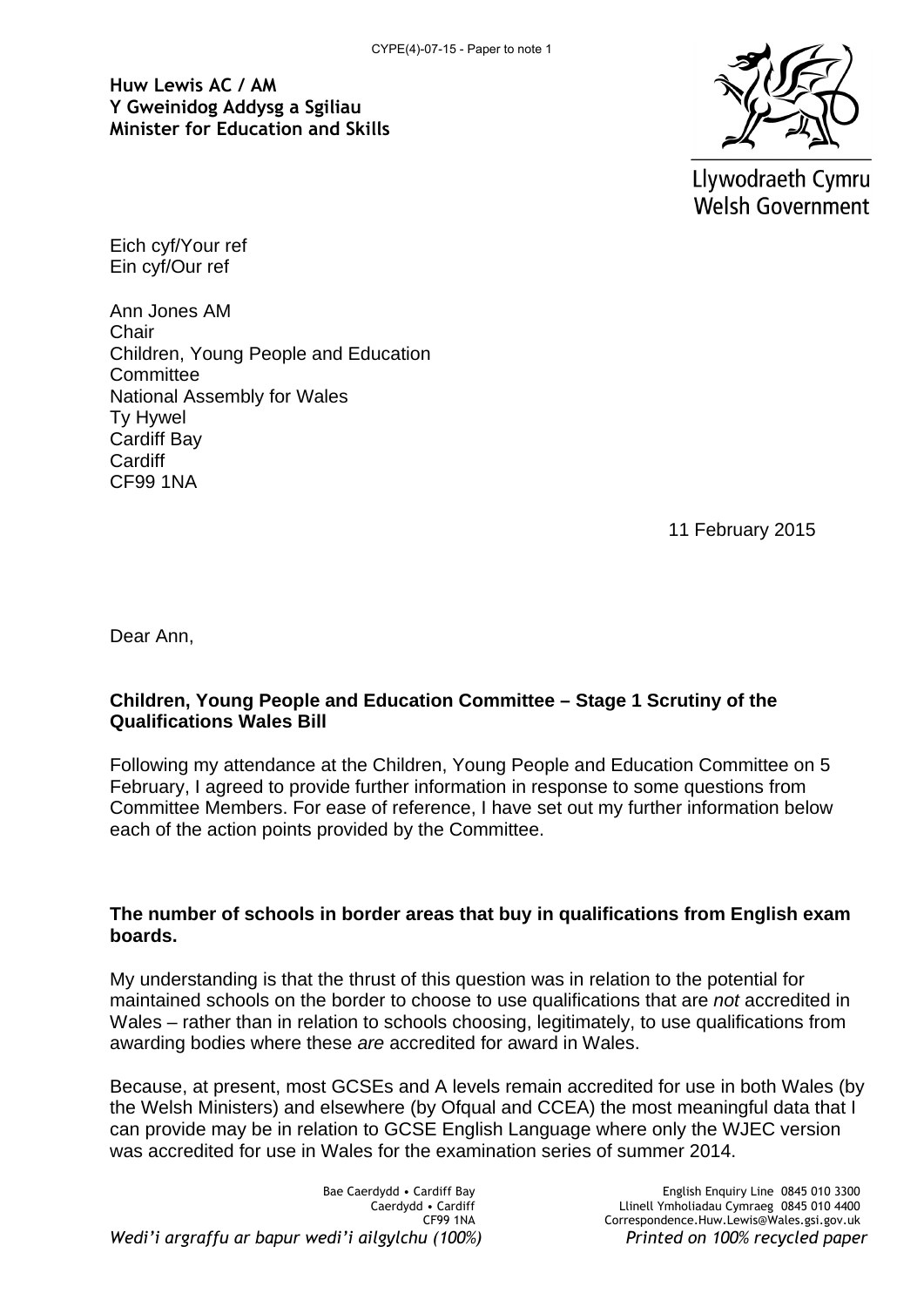In the summer of 2014, data from the Joint Council for Qualifications indicates that 38,535 candidates took GCSEs in the subject area of English in Wales in summer 2014. We know that 38,515 of those were entered with WJEC so it would appear, on the face of it, that only 20 candidates took their examination with another board. Such a small difference could be attributable to a number of factors including late entries or entries from independent schools. I believe that we can therefore be confident that there is not, at present, a substantial (or possibly any) case of non-compliance.

## **The degree of control that local authorities have on foundation schools (previously grant maintained) in border areas.**

This issue was raised in relation to section 29 of the Bill and how compliance with it is secured. The School Standards and Organisation (Wales) Act 2013 is the relevant legislation in this regard. This Act provides enforcement mechanisms that would be available in the event of a breach of duty, in relation to any 'Education Act', by either a local authority or a governing body of a maintained school. Section 29 places a duty on the governing body of a maintained school in Wales and on local authorities in Wales and the Qualifications Wales Bill, if enacted, will be an Education Act (section 56(2) of the Bill provides for this). In the event of such a breach of duty, the enforcement powers available (under the 2013 Act) include the power for a local authority to direct the governing body of a maintained school and the power for Welsh Ministers to direct either the governing body of a maintained school or a local authority. Foundation schools are within the definition of maintained schools within this Act and are also within the definition of maintained schools in the Qualifications Wales Bill.

Therefore, unlike the current restriction on funding (sections 96 – 99 of the Learning and Skills Act 2000), which has a specific enforcement provision (section 102), a specific provision in the Bill to enforce section 29 is not necessary, because the School Standards and Organisation (Wales) Act 2013 provides sufficient enforcement mechanisms (including for foundation schools).

## **How the current Legislation and the Qualifications Wales Bill will interact on apprenticeships.**

The Welsh Government is currently conducting a significant review of the apprenticeship system in Wales and we will need to consider the position once the outcomes of that review are known later this year. It would be premature to commit Qualifications Wales to a specific role in relation to apprenticeships before the outcome of that review is known.

Existing legislation (the Apprenticeships, Skills, Children and Learning Act 2009 - the ASCL Act), allows Welsh Ministers to designate a person, which could be Qualifications Wales as, for example, a Welsh Issuing Authority. That is, a person that issues and publishes apprenticeship frameworks relating to a particular apprenticeship sector. Such a role, if it remains following the review of apprenticeships, would be compatible with Qualifications Wales' powers to approve qualifications in that it is, broadly, about determining whether the mix of qualifications and other components of an apprenticeship framework are effective for meeting the needs of learners. There is nothing in the proposed Qualifications Wales Bill that would preclude this from taking place.